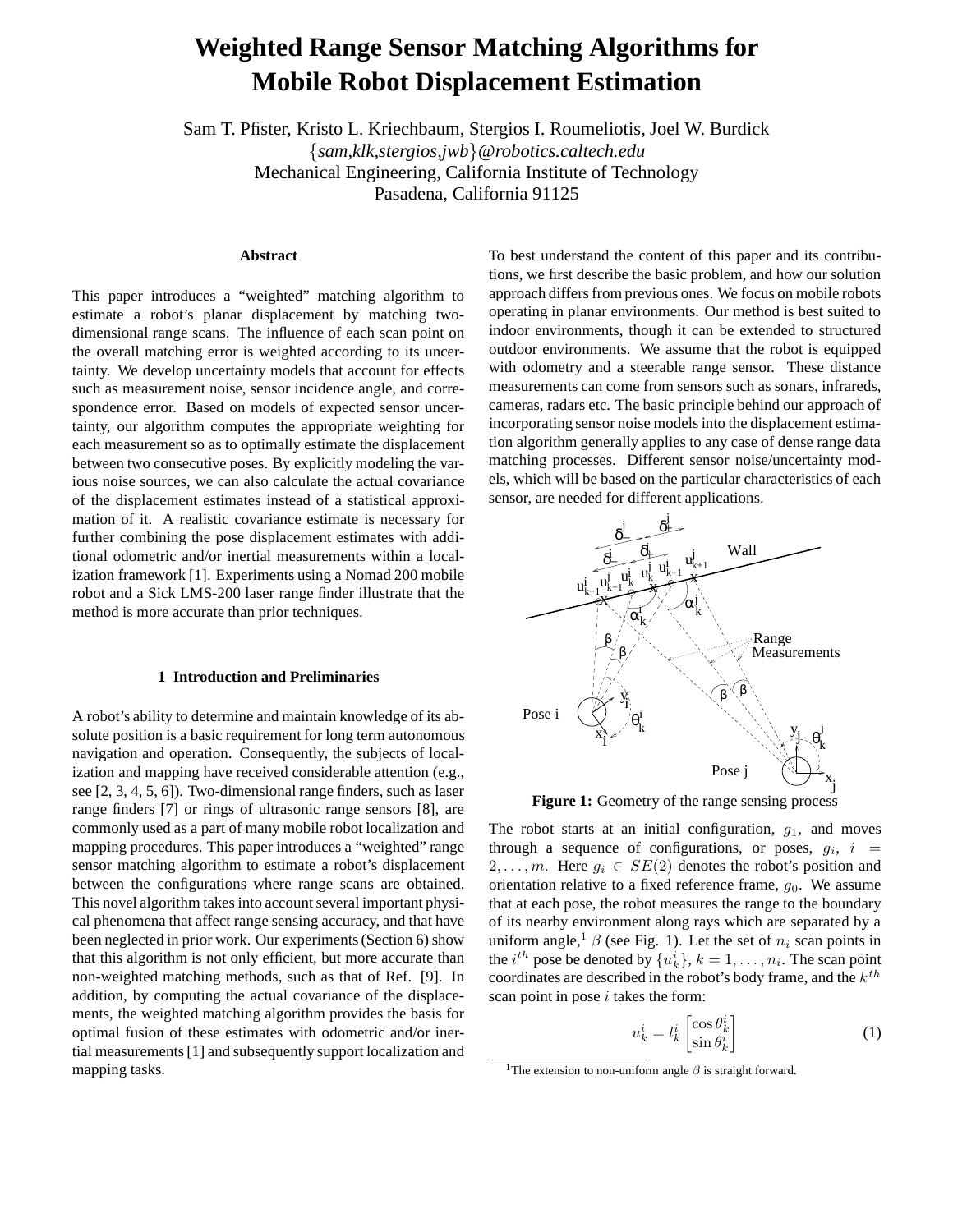where  $l_k^i$  is the measured distance to the environment's boundary in the direction denoted by  $\theta_k^i$  (see Fig. 1).

Our main goal is to accurately estimate the robot's displacement between poses by matching range data. First, assume that the range scans at poses  $i$  and  $j$  have a sufficient number of corresponding points to be successfully matched (see Section 4). Let  $\{u_k^i, u_k^j\}$  for  $k = 1, \ldots, n_{ij}$  be the set of corresponding scan point pairs. From these pairs we first want to estimate the relative displacement between poses  $i$  and  $j$ :  $g_{ij} = g_i^{-1} g_j = (R_{ij}, p_{ij})$  where

$$
R_{ij} = \begin{bmatrix} \cos \Delta \phi_{ij} & -\sin \Delta \phi_{ij} \\ \sin \Delta \phi_{ij} & \cos \Delta \phi_{ij} \end{bmatrix} \qquad p_{ij} = \begin{bmatrix} \Delta x_{ij} \\ \Delta y_{ij} \end{bmatrix} \qquad (2)
$$

i.e., the displacement is described by a translation  $(\Delta x_{ij}, \Delta y_{ij})$ and a rotation,  $\Delta \phi_{ij}$ . We next wish to estimate the covariance,  $P^{ij}$ , of the displacement estimate. This covariance is necessary mainly for two reasons. First, it is an indicator of the quality of the displacement estimates. Large diagonal elements of the covariance matrix indicate increased uncertainty. Any localization process should be aware of the level of confidence in the computed pose estimates. Second, the covariance is also required when combining the displacement estimates with measurements provided by other sensors. For example, within a Kalman filter framework, the contribution of different sensor measurements to the state estimate is weighted by the Kalman gains. The values of these gains depend on the covariances of all the sources of information contributing to the filter.

Our approach differs from prior work in that we incorporate, within the estimation algorithm, models of the uncertainty associated with the sensor measurements as well as with the matching process itself. This can be better understood by examining Fig. 1. This diagram shows a set of adjacent scan points that would be obtained when a range sensor samples points on a nearby wall. The boundary points sampled in pose  $i$  are indicated by circles, and labeled by  $u_{k-1}^i$ ,  $u_k^i$ , and  $u_{k+1}^i$ . The boundary points sampled in pose  $j$  are indicated by  $X$ 's and are labeled by  $u_{k-1}^j$ ,  $u_k^j$ , and  $u_{k+1}^j$ . Prior range matching methods (e.g., [10, 9]) have made the simplifying assumption that the range scans of different poses sample the environment's boundary at *exactly* the same points—i.e., point  $u_k^i$  corresponds exactly to  $u_k^j$ , etc. *This is generally not true*. In this paper, we model this *correspondence error*, which has been neglected in prior work, and incorporate this effect into our matching algorithm. As described in Sections 3.1 and 3.3, the range measurements are corrupted by noise and a bias term that is a function of the range sensing direction,  $\theta_k^i$ , and the incidence angle,  $\alpha_k^i$ (see Fig. 1). While the existence of these sources of uncertainty has previously been suggested [11, 12, 7, 10], our algorithm is the first to model their effect and account for it within the estimation process. Finally, by explicitly incorporating these models of uncertainty, our algorithm computes a realistic covariance estimate that accurately reflects the true uncertainty in the displacement estimates. Previous displacement estimation algorithms have neglected these effects in the covariance estimate, and thus their results may be overly optimistic [13].

Section 2 describes the general weighted point feature matching problem and its solution. Section 3 develops the correspondence and range measurement error models, and derives the associated weighting terms. Sections 4 and 5 summarize the point pairing selection and sensor incidence angle estimation procedures. The experiments in Section 6 demonstrate the accuracy, robustness and convergence range of our algorithm. Direct comparisons between this algorithm and previous methods (e.g. [9]) validate the effectiveness of our approach.

# **2 The Weighted Range Sensor Matching Problem**

This section describes a general point feature matching problem and its formulation. The weighted matching solution for any specific implementation will depend upon models of a given range sensor's operation, which are subsequently developed.

Consider the range data from poses i and j:  $\{u_k^i\}$  and  $\{u_k^j\}$ . The actual range measurements will be imperfect. Let  $\{r_k^i\}$  and  ${r_k^j}$  be the "true" range measurements. The actual measurements will consist of:

$$
u_k^i = r_k^i + \delta u_k^i + b_k^i
$$
  
\n
$$
u_k^j = r_k^j + \delta u_k^j + b_k^j
$$
\n(3)

where  $\delta u_k^i$  and  $\delta u_k^j$  represent range measurement "process noise," while  $b_k^i$  and  $b_k^j$  denote the range measurement "bias." These terms are discussed in Sections 3.1 and 3.3. The term  $\delta u_k$  is generally well modelled as a zero-mean Gaussian noise process. The bias  $b_k$  in this case is an unknown offset. It can be approximated by a nonzero constant  $o_k$  (estimated based on a statistical model derived by measurement data), corrupted by a zero-mean additive Gaussian noise  $\delta b_k$  [12]. The covariance of this noise component reflects the level of confidence in the choice of the value  $o_k$ . Contigent on this approximation,  $b_k^i$  and  $b_k^j$  take the form:

$$
b_k^i = o_k^i + \delta b_k^i; \quad b_k^j = o_k^j + \delta b_k^j \tag{4}
$$

We will ignore the offsets for now (i.e., assume that  $o_k^i = o_k^j =$ 0), but will consider their effect in Section 3.3.

Let  $(u_k^i, u_k^j)$  be corresponding points from the range scans at poses  $i$  and  $j$ . Accounting for the fact that scan data is measured in a robot-fixed frame, the error between the two corresponding points is

$$
\varepsilon_k^{ij} = u_k^i - R_{ij}u_k^j - p_{ij} \tag{5}
$$

for a given value of  $R_{ij}$  and  $p_{ij}$ . Substituting from Eq.s (3) and (4) into Eq. (5) results in

$$
\varepsilon_k^{ij} = \underbrace{(r_k^i - R_{ij}r_k^j - p_{ij})}_{(i)} + \underbrace{( \delta u_k^i - R_{ij} \delta u_k^j)}_{(ii)} + \underbrace{(\delta b_k^i - R_{ij} \delta b_k^j)}_{(iii)}
$$
(6)

A relative pose estimation algorithm aims to find the displacement  $g_{ij} = (R_{ij}, p_{ij})$  that suitably minimizes Eq. (6) over the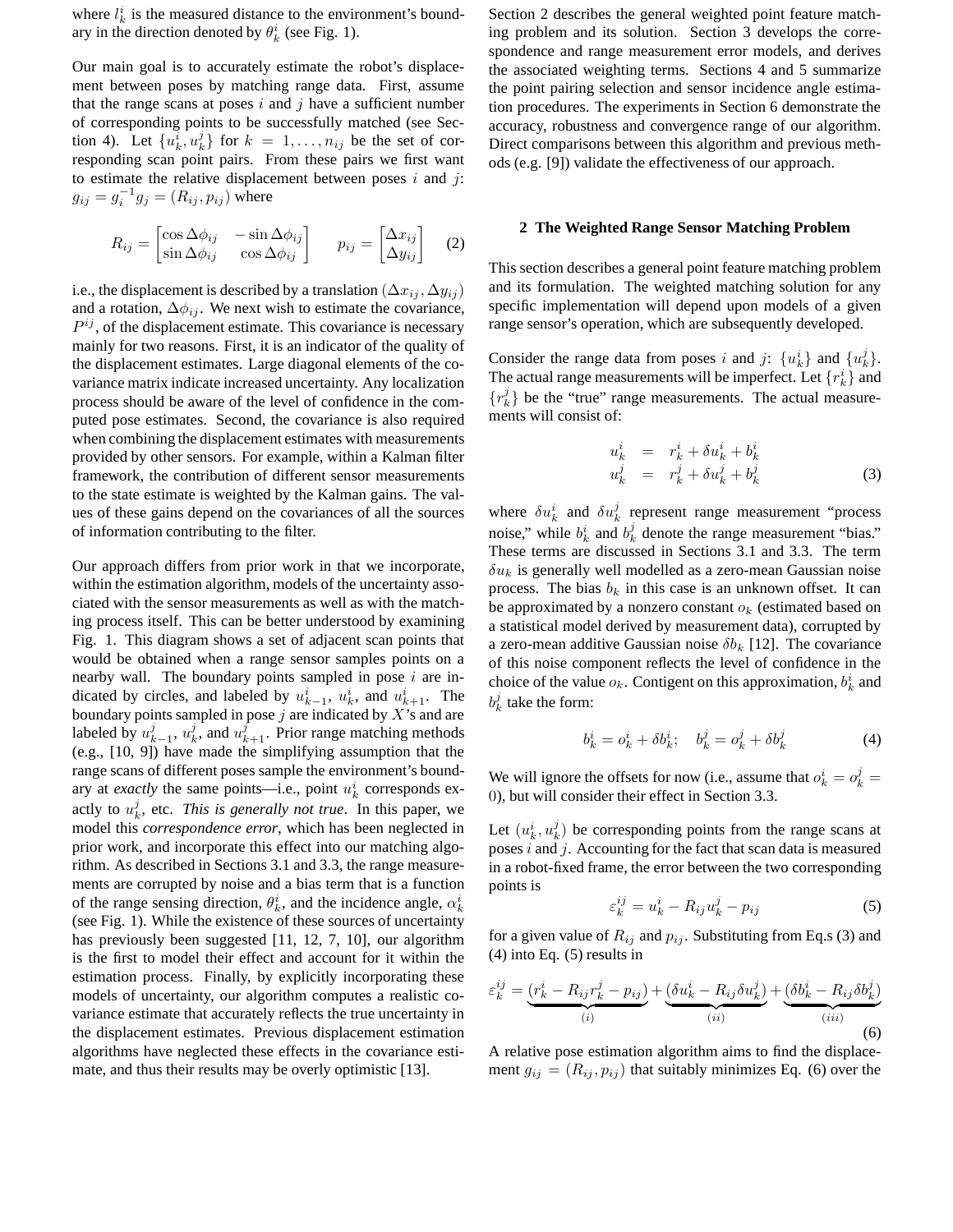set of all correspondences. If the range scans do sample the exact same boundary points, then  $r_k^i - R_{ij}r_k^j - p_{ij} = 0$  when  $R_{ij}$ and  $p_{ij}$  assume their proper values. However,  $r_k^i$  and  $r_k^j$  generally do not correspond to the same boundary point. Hence, term (i) in Eq. (6) is the *correspondence error*, denoted by  $c_k^{ij}$ :  $c_k^{ij} = r_k^i - R_{ij}r_k^j - p_{ij}$ . The matching error  $\varepsilon_k^{ij}$  for the  $k^{th}$  corresponding point is also a function of: (ii) the error due to the actual measurement noise, and (iii) the measurement bias error.

We first make the realistic assumption that the correspondence errors, noise, and bias errors are mutually independent. The act of taking range measurements in the  $i^{th}$  pose will generally be independent of the measurement process in the  $j<sup>th</sup>$  pose, and thus  $\delta u_k^i$  will be independent of  $\delta u_k^j$  (similarly for  $\delta b_k^i$  and  $\delta b_k^j$ ). Hence, the covariance of the matching error at the  $k^{th}$  point correspondence of poses i and j is:

$$
P_k^{ij} \triangleq E\left[\varepsilon_k^{ij}(\varepsilon_k^{ij})^T\right] = E\left[c_k^{ij}(c_k^{ij})^T\right] + E\left[\delta u_k^i(\delta u_k^i)^T\right]
$$
  
+ 
$$
R_{ij}E\left[\delta u_k^j(\delta u_k^j)^T\right]R_{ij}^T + E\left[\delta b_k^i(\delta b_k^i)^T\right]
$$
  
+ 
$$
R_{ij}E\left[\delta b_k^j(\delta b_k^j)^T\right]R_{ij}^T \qquad (7)
$$
  
= 
$$
{}^C P_k^{ij} + {}^N P_k^i + R_{ij} {}^N P_k^j R_{ij}^T + {}^B P_k^i + R_{ij} {}^B P_k^j R_{ij}^T
$$
  
= 
$$
Q_k^{ij} + R_{ij} S_k^{ij} R_{ij}^T
$$

where  $E[\cdot]$  is the expectation operation, and

 $^{C}P_{k}^{ij}$ covariance due to correspondence error  $^{N}P_{k}^{i}$  $k_i^i$  = noise covariance in the  $i^{th}$  pose scan points  ${}^{N}P_{k}^{j}$  $\mu_k^j$  = noise covariance in the  $j^{th}$  pose scan points  ${}^{B}P_{k}^{i}$  = bias covariance in the  $i^{th}$  pose scan points  ${}^{B}P_{k}^{j}$  = bias covariance in the  $j^{th}$  pose scan points  $Q_k^{ij}$  $\stackrel{\triangle}{=}$   $\,^C P_k^{ij} + {^N P_k^i} + {^B P_k^i}$  $S_k^{ij}$  $\stackrel{\triangle}{=}$   ${}^{N}P_{k}^{j} + {}^{B}P_{k}^{j}$ .

The matrices  $Q_k^{ij}$  and  $S_k^{ij}$  represent the configuration independent and dependent terms of  $P_k^{ij}$ . As shown below, the correspondence and bias errors depend on the sensor's incidence angle. The noise covariances are functions of the variables  $\theta_k^i$ ,  $\theta_k^j$ ,  $l_k^i$ , and  $l_k^j$ . In summary, the covariance matrix  $P_k^{ij}$  varies significantly for each scan point pair. Hence, it is not suitable to assume, as in prior work (e.g. [14, 9]), that  $P_k^{ij}$  is the identity matrix for all scan point pairs.

**Maximum Likelihood Formulation.** We use a maximum likelihood (ML) approach to formulate a general strategy for estimating the robot's displacement from a set of nonuniformly weighted point correspondences. Let  $\mathcal{L}(\{\varepsilon_k^{ij}\}|g_{ij})$  denote the *likelihood function* that captures the likelihood of obtaining the matching errors  $\{\varepsilon_k^{ij}\}$  given a displacement  $g_{ij}$ . Assuming the independence of the  $k = 1, \ldots, n_{ij}$  measurements, the likelihood can be written as a product:

$$
\mathcal{L}(\{\varepsilon_k^{ij}\}|g_{ij}) = \mathcal{L}(\varepsilon_1^{ij}|g_{ij})\mathcal{L}(\varepsilon_2^{ij}|g_{ij})\cdots\mathcal{L}(\varepsilon_n^{ij}|g_{ij}).
$$

Recall that the measurement noise is considered to be a zeromean Gaussian process. Also the bias is approximated as a zero-mean Gaussian noise superimposed on a contant offset. Finally, as it is shown in Section 3.2, the correspondence noise can be approximated as a zero-mean Gaussian process. Neglecting the bias offset for the moment (see Section 3.3),  $\varepsilon_k^{ij}$  is the sum of zero-mean Gaussian random variables. Thus,  $\mathcal{L}(\{\varepsilon_k^{ij}\}|g_{ij})$ takes the form:

$$
\mathcal{L}(\{\varepsilon_k^{ij}\}|g_{ij}) = \prod_{k=1}^{n_{ij}} \frac{e^{-\frac{1}{2}(\varepsilon_k^{ij})^T (P_k^{ij})^{-1} \varepsilon_k^{ij}}}{2\pi\sqrt{\det P_k^{ij}}} = \frac{e^{-M^{ij}}}{D^{ij}} \quad (8)
$$

where 
$$
M^{ij} = \frac{1}{2} \sum_{k=1}^{n_{ij}} (\varepsilon_k^{ij})^T (P_k^{ij})^{-1} \varepsilon_k^{ij}
$$
 (9)

$$
D^{ij} = \prod_{k=1}^{n_{ij}} 2\pi \sqrt{\det P_k^{ij}}
$$
 (10)

The optimal estimate of the displacement maximizes  $\mathcal{L}(\{\varepsilon_k^{ij}\}\vert g_{ij})$  with respect to displacement. One can use any numerical optimization scheme to obtain this displacement estimate. Note however that maximizing Eq. (8) is equivalent to maximizing the log-likelihood function:

$$
ln[\mathcal{L}(\{\varepsilon_k^{ij}\}|g_{ij})] = -M^{ij} - ln(D^{ij})
$$
 (11)

and from the numerical point of view, it is often preferable to work with the log-likelihood function.

This problem's inherent structure allows for efficiency in the maximization procedure. Appendix A proves that the optimal estimate of the robot's translation can be found as follows.

**Proposition 1** *The weighted scan match translational displacement estimate,*  $\hat{p}_{ij}$ *, is:* 

$$
\hat{p}_{ij} = P_{pp} \left( \sum_{k=1}^{n_{ij}} (P_k^{ij})^{-1} \left( u_k^i - q_k \right) \right) \tag{12}
$$

where  $\hat{R}_{ij} = \hat{R}_{ij}(\hat{\phi}_{ij}^{-})$  is the rotational matrix calculated with the current estimate of the absolution orientation  $\hat{\phi}_{ij}$  before iteration, and:

$$
P_{pp} = \left(\sum_{k=1}^{n_{ij}} (P_k^{ij})^{-1}\right)^{-1}, \quad q_k = \hat{R}_{ij} u_k^j.
$$
 (13)

There is not an exact closed form formula to estimate  $\Delta \phi_{ij}$ . However, there are two efficient approaches to this problem. In the first approach, the estimate of  $\Delta \phi_{ij}$  can be found by numerically maximizing Eq. (8) (or Eq. (11)) with respect to  $\Delta \phi_{ij}$ for a constant  $\hat{p}_{ij}$  calculated according to Prop. 1. This procedure reduces to numerical maximization over a single scalar variable  $\Delta \phi_{ij}$ , for which there are many efficient algorithms. Alternatively, one can develop the following second order iterative solution to this non-linear optimization problem (see [15] for details):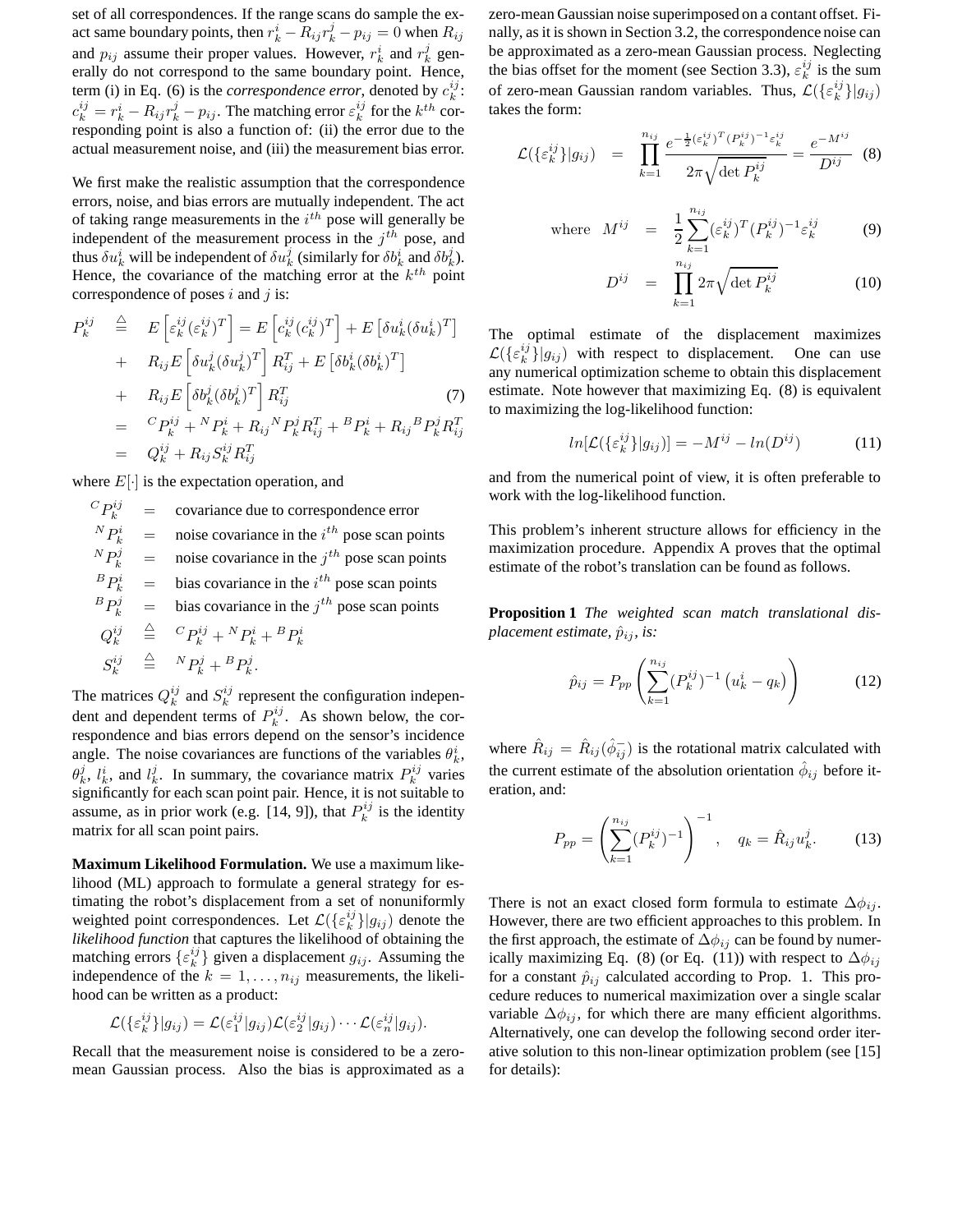**Proposition 2** *The weighted scan match rotational displace-* $\hat{\phi}_{ij}$  *ment estimate is updated as*  $\hat{\phi}_{ij}^{+} = \hat{\phi}_{ij}^{-} + \delta \hat{\phi}_{ij}$ *, where:* 

$$
\delta\hat{\phi}_{ij} \simeq -\frac{\sum_{i=1}^{n_{ij}} p_k^T (P_k^{ij})^{-1} J q_k}{\sum_{k=1}^{n_{ij}} q_k^T J (P_k^{ij})^{-1} J q_k}
$$
(14)

*with*  $q_k$  *as above, and* 

$$
J = \left[ \begin{array}{cc} 0 & -1 \\ 1 & 0 \end{array} \right], \quad p_k = u^i_k - \hat{p}_{ij} - \hat{R}_{ij}u^j_k \qquad (15)
$$

Using experimental data, this approximation agrees with the exact numerical solution up to 5 significant digits.

Prop.s 1 and 2 suggest an iterative algorithm for estimating displacement. An initial guess  $\hat{\phi}_{ij}^-$  for  $\check{\phi}_{ij}$  is chosen (usually based on the odometry estimate). A translation estimate  $\hat{p}_{ij}$  is computed using Prop. 1. This estimate is employed by Prop. 2 to update the current rotational estimate  $\hat{\phi}_{ij}^{-}$ . The improved  $\hat{\phi}_{ij}^{+}$ is the basis for the next iteration. The iterations stop when a convergence criterion is reached. We prefer an iterative algorithm for two reasons. First, nonlinear ML problems are suited to iterative computation. Second, the correct correspondence between point pairs cannot be guaranteed, especially in the first few algorithm iterations, where some inaccurate initial pairings are unavoidable.

Letting  $\tilde{p}_{ij} = p_{ij} - \hat{p}_{ij}, \, \tilde{\phi}_{ij} = \phi_{ij} - \hat{\phi}_{ij}$  (i.e,  $\tilde{p}_{ij}, \, \tilde{\phi}_{ij}$  are translational and the rotational displacement error estimates), a direct calculation yields the following.

**Proposition 3** *The covariance of the displacement estimate is:*

$$
P^{ij} = \left[ \begin{array}{cc} P_{pp} & P_{p\phi} \\ P_{\phi p} & P_{\phi \phi} \end{array} \right] = \left[ \begin{array}{cc} E\{\tilde{p}_{ij}\tilde{p}_{ij}^T\} & E\{\tilde{p}_{ij}\tilde{\phi}_{ij}^T\} \\ E\{\tilde{\phi}_{ij}\tilde{p}_{ij}^T\} & E\{\tilde{\phi}_{ij}\tilde{\phi}_{ij}^T\} \end{array} \right]
$$

*with* Ppp *as above and*

$$
P_{p\phi} = \frac{1}{r_T} \left( \sum_{k=1}^{n_{ij}} (P_k^{ij})^{-1} \right)^{-1} \sum_{k=1}^{n_{ij}} \left( (P_k^{ij})^{-1} J q_k \right)
$$
  
\n
$$
P_{\phi\phi} = \frac{1}{r_T}
$$
  
\n
$$
r_T = -\sum_{k=1}^{n_{ij}} q_k^T J (P_k^{ij})^{-1} J q_k.
$$

For a given sensor, one must derive appropriate uncertainty models which are the substituted into the above procedure.

#### **3 Scan Matching Error/Noise Models**

In order to derive explicit expressions for the covariances of Eq. (7), this section develops models for the errors inherent in the range scan matching process.

## **3.1 Measurement Process Noise**

Many range sensing methods are based on the time of flight (e.g., ultrasound and some laser scanners) or modulation of emitted radiation [12, 7]. The circuits governing these measurement methods are subject to noise. These effects often can be well modelled in a simple way, enabling the computation of  ${}^{N}P_{k}^{i}$  and  ${}^{N}P_{k}^{j}$ . We focus on the computation of  ${}^{N}P_{k}^{i}$ , as the one for  ${}^NP_k^j$  is completely analogous.

Recall the polar representation of scan data, Eq. (1). Let the range measurement,  $l_k^i$ , be comprised of the "true" range,  $L_k^i$ , and an additive noise term,  $\varepsilon_l$ :  $l_k^i = L_k^i + \varepsilon_l$ . The noise  $\varepsilon_l$ is assumed to be a zero-mean Gaussian random variable with variance  $\sigma_l^2$  (see e.g., [12] for justification). Also assume that error exists in the measurement  $\theta_k^i$ , i.e. the actual scan angle differs (slightly) from the reported or assumed angle. Thus,  $\theta_k^i = \Theta_k^i + \varepsilon_{\theta}$ , where  $\Theta_k^i$  is the "true" angle of the  $k^{th}$  scan direction, and  $\varepsilon_{\theta}$  is again a zero-mean Gaussian random variable with variance  $\sigma_{\theta}^2$ . Hence:

$$
u_k^i = (L_k^i + \varepsilon_l) \begin{bmatrix} \cos(\Theta_k^i + \varepsilon_\theta) \\ \sin(\Theta_k^i + \varepsilon_\theta) \end{bmatrix}
$$
 (16)

If we assume that  $\varepsilon_{\theta} \ll 1$  (which is a good approximation for most laser scanners), expanding Eq. (16) and using the relationship  $\delta u_k^i = u_k^i - r_k^i$  yields

$$
\delta u_k^i = (L_k^i + \varepsilon_l)\varepsilon_\theta \begin{bmatrix} -\sin \Theta_k^i \\ \cos \Theta_k^i \end{bmatrix} + \varepsilon_l \begin{bmatrix} \cos \Theta_k^i \\ \sin \Theta_k^i \end{bmatrix} \tag{17}
$$

Assuming that  $\varepsilon_{\theta}$  and  $\varepsilon_{l}$  are independent, then:

$$
{}^{N}P_{k}^{i} = E[\delta u_{k}^{i}(\delta u_{k}^{i})^{T}] = \frac{(L_{k}^{i})^{2}\sigma_{\theta}^{2}}{2} \begin{bmatrix} 2\sin^{2}\Theta_{k}^{i} & -\sin 2\Theta_{k}^{i} \\ -\sin 2\Theta_{k}^{i} & 2\cos^{2}\Theta_{k}^{i} \end{bmatrix} + \frac{\sigma_{l}^{2}}{2} \begin{bmatrix} 2\cos^{2}\Theta_{k}^{i} & \sin 2\Theta_{k}^{i} \\ \sin 2\Theta_{k}^{i} & 2\sin^{2}\Theta_{k}^{i} \end{bmatrix}
$$

For practical computation, we can use  $\theta_k^i$  and  $l_k^i$  as a good estimates for the quantities  $\Theta_k^i$  and  $L_k^i$ .

# **3.2 Correspondence Error**

Here we analyze the correspondence error for the general point correspondence method of Section 4. We then derive a second order probabilistic approximation to this error. While our derivation assumes that the sensor beam strikes a locally straight line segment (Fig. 1), the derivation can be extended to other boundary geometries, or serve as a good approximation for modestly curved boundaries.

We first develop a formula for the maximum correspondence error. Consider how points will be matched in the vicinity of points  $u_k^i$  and  $u_k^j$  in Fig. 1. Let

$$
\delta^i_+ = ||u^i_{k+1} - u^i_k||, \quad \delta^i_- = ||u^i_k - u^i_{k-1}|| \tag{18}
$$

denote the distance to the adjacent scan points (from pose i's scan) near the candidate matching point  $u_k^i$  (see Fig. 1). Similarly, let  $\delta^j_+ = ||u^j_{k+1} - u^j_{k}||$  and  $\delta^j_- = ||u^j_{k} - u^j_{k-1}||$  denote the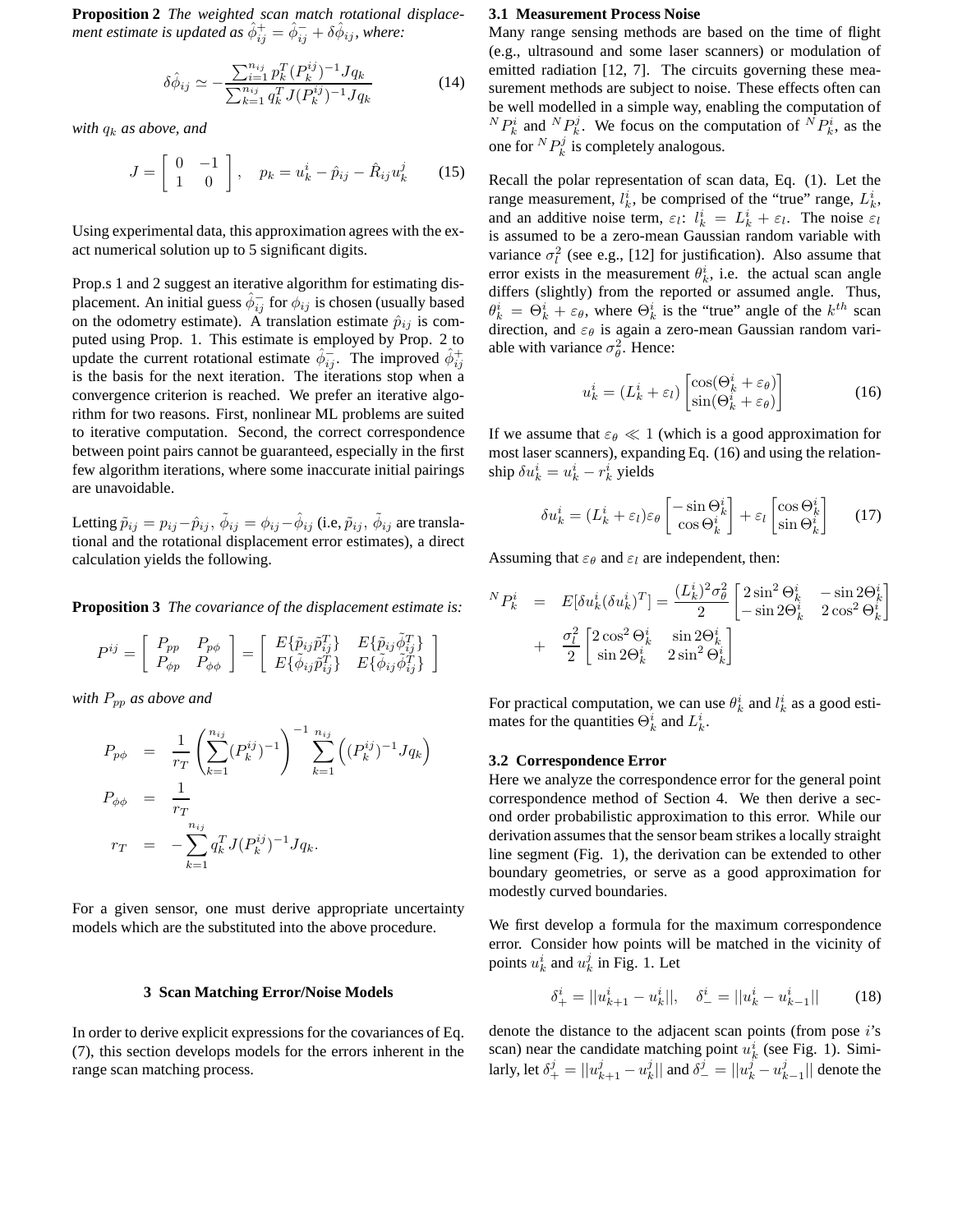distances to the adjacent scan points (from pose  $j$ 's scan) near the candidate matching point  $u_k^j$ . The maximum distance (or error) between any pair of points that are chosen to be in correspondence will be half of the minimum distance between adjacent scan points. If the error is greater than this value, the point will be matched to another point, or it will not be matched at all. On average, this error will be the minimum of  $(\delta^i_+ + \delta^i_-)/4$  or  $(\delta^j_+ + \delta^j_-)/4$ . Simple geometric analysis of Fig. 1 shows that

$$
\frac{\delta_{+}^{i} + \delta_{-}^{i}}{4} = \frac{l_{k}^{i} \sin \beta}{4} \left[ \frac{1}{\sin(\alpha_{k}^{i} + \beta)} + \frac{1}{\sin(\alpha_{k}^{i} - \beta)} \right]
$$

$$
= \frac{l_{k}^{i} \sin \beta}{2} \left[ \frac{\sin \alpha_{k}^{i} \cos \beta}{\sin^{2} \alpha_{k}^{i} - \sin^{2} \beta} \right]
$$
(19)

Substituting  $j$  for  $i$  yields a formula for  $(\delta_+^j + \delta_-^j)/4$ .

We now derive the first two moments of the correspondence error distribution. For simplicity, let the robot be situated so that  $\delta^i_+ + \delta^i_- < \delta^j_+ + \delta^j_-$  (i.e., the correspondence error is defined by pose i). Recall the correspondence error formula of Eq. (6):  $c_k^{ij} = r_k^i - R_{ij}r_k^j - p_{ij}$ . The correspondence error is collinear with the boundary's tangent. Hence, let  $\mu_k^{ij} = c_k^{ij} \cdot t_k$  be the projection of  $c_k^{ij}$  onto the unit boundary tangent vector,  $t_k$ , at  $u_k^i$ . The vector  $t_k$  is positive pointing from  $u_k^i$  to  $u_{k+1}^i$ . Hence,  $\mu_k^{ij}$  is a signed quantity, and  $c_k^{ij} = \mu_k^{ij} t_k$ . Letting x be the position along the boundary relative to  $u_k^i$ , the correspondence error is locally a function of  $x$ . The expected value (mean) of the error in the interval  $x \in [-\delta^i_-, \delta^i_+]$  is:

$$
E[\mu_k^{ij}] = \int_{-\delta_-^i}^{\delta_+^i} \mu_k^{ij}(x) \mathcal{P}(x) dx \tag{20}
$$

where  $P(x)$  is the probability that the  $k^{th}$  scan point from pose j will be located at x We reasonably assume that  $\mathcal{P}(x)$  has an a priori uniform probability. Hence  $\mathcal{P}(x) = 1/(\delta^i_+ + \delta^i_-)$ . Realizing that  $\mu_k^{ij}(x) = x$  in the interval  $\left[-\delta^i_-, \delta^i_+\right]$ , evaluation of Eq. (20) yields:

$$
E[\mu_k^{ij}] = \frac{(\delta_+^i)^2 - (\delta_-^i)^2}{\delta_+^i + \delta_-^i} = \delta_+^i - \delta_-^i = -2\frac{l_k^i \sin^2 \beta \cos \alpha_k^i}{\sin^2 \alpha_k^i - \sin^2 \beta}.
$$

Note that when the incidence angle is not normal ( $\alpha_k^i \neq 90^\circ$ ), the mean is non-zero. However, since the mean is proportional to  $\sin^2 \beta$ , this term is negligible when  $\beta$  is small. Hence, we can practically consider the correspondence error to be a zeromean quantity when  $\beta$  is small (this holds for the experiments described in Section 6). To compute the variance of the correspondence error (using the zero-mean assumption),

$$
E[(\mu_k^{ij})^2] = \int_{-\delta_-^i}^{\delta_+^i} \frac{x^2}{\delta_+^i + \delta_-^i} dx = \frac{(\delta_+^i)^3 + (\delta_-^i)^3}{3(\delta_+^i + \delta_-^i)}.
$$
 (21)

Letting  $\eta_k^i = \alpha_k^i + \theta_k^i$ , and keeping the above results in mind, the covariance  ${}^C P_k^i$  of Eq. (7) can be found as

$$
{}^{C}P_{k}^{i} = E[c_{k}^{ij}(c_{k}^{ij})^{T}] = E[(\mu_{k}^{ij})^{2}]t_{k}t_{k}^{T}
$$
\n
$$
= E[(\mu_{k}^{ij})^{2}] \begin{bmatrix} \cos^{2}(\eta_{k}^{i}) & \cos(\eta_{k}^{i})\sin(\eta_{k}^{i})\\ \cos(\eta_{k}^{i})\sin(\eta_{k}^{i}) & \sin^{2}(\eta_{k}^{i}) \end{bmatrix}
$$

## **3.3 Measurement Bias Effects**

Range measurement bias is an artifact of some range sensing methods (e.g., see [12]). Since bias models will strongly depend upon the given range sensing method, it is not possible to give a complete summary of bias models for common sensing methods. Instead, we consider the effect of bias on the displacement estimate.

To analyze the bias effect, let  $\varepsilon_k^{ij}$  $\stackrel{\triangle}{=} \tilde{\varepsilon}_k^{ij} + \tilde{o}_k^{ij}$ . I.e.,  $\tilde{\varepsilon}_k^{ij}$  represents the matching error if one ignores the bias offsets, and  $\tilde{o}_k^{ij} = o_k^i$  —  $R_{ij}o_k^j$  is the total bias offset effect at the  $k^{th}$  correspondence. Incorporating the offsets, the likelihood function takes the form:

$$
\mathcal{L}(\{\varepsilon_k^{ij}\}|g_{ij}) = \prod_{k=1}^{n_{ij}} \frac{e^{-\frac{1}{2}(\varepsilon_k^{ij} - \tilde{\sigma}_k^{ij})^T (P_k^{ij})^{-1}(\varepsilon_k^{ij} - \tilde{\sigma}_k^{ij})}}{2\pi\sqrt{\det P_k^{ij}}}
$$
(23)

Following the derivations that lead to Prop. 1, one can show that the translation estimate in this case is:

$$
\hat{p}_{ij} = P_{pp} \left( \sum_{k=1}^{n_{ij}} (P_k^{ij})^{-1} \left( u_k^i - q_k + \tilde{o}_k^{ij} \right) \right) \tag{24}
$$

One can interpret this result as follows. If a range sensor does suffer from bias offset, ignoring the offset will adversely affect the estimate. However, bias models can be used to compensate for bias effects in the estimate.

# **4 Selection of point correspondences**

We select point correspondences following a methodology similar to the one in [9]. Given two scan sets  $\{u_k^i\}$  and  $\{u_k^j\}$ , the *outliers* are removed in the first step. These are the points visible in one scan, but not in the other. After removing the outliers, we attempt to find correspondences between scan point pairs in the two poses. For every point in pose  $i$ , we search for a corresponding scan point in pose  $j$  that satisfies a *range criterion:* the corresponding point must lie within a given distance:  $||u_k^i - u_k^j|| < d$ . If no points in pose j satisfy this criteria, then the point is marked as having no correspondence. The parameter  $d$  is initially set at a value proportional to the odometry error for the step. As the matching iterations proceed,  $d$  is monotonically reduced to a value of the order of the maximum point error predicted by our noise model in order to speed convergence.

#### **5 Estimating the Incidence Angle**

The correspondence error model of Section 3.2 assumes knowledge of each scan point's incidence angle. To estimate this angle, the neighboring boundaries are approximated by fitting straight line segments to the range data employing a Hough transform. In this general line finding technique, each scan point  $\{x_k, y_k\}$  is transformed into a discretized curve in the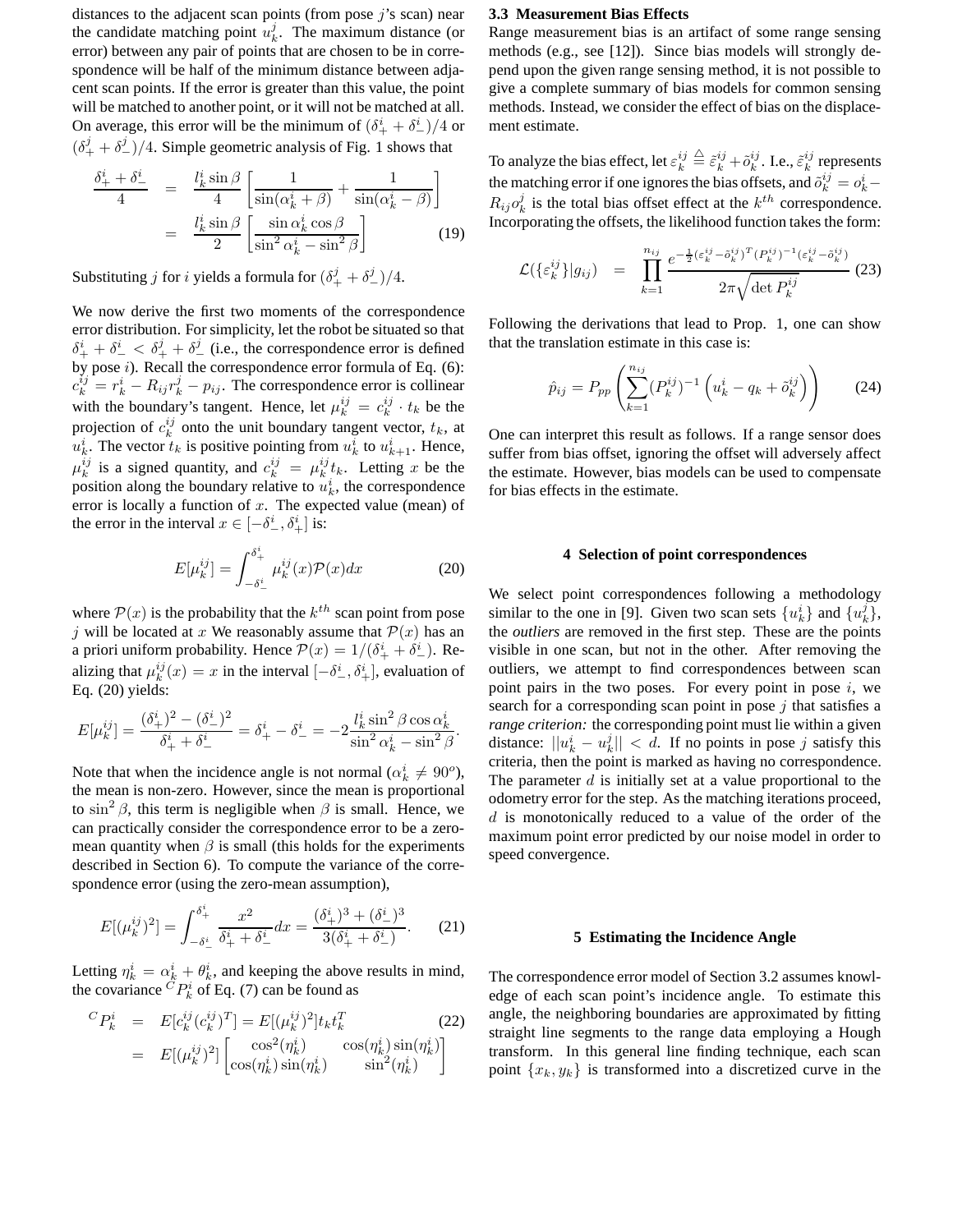Hough space. The transformation is based on the parametrization of a line in polar coordinates with a normal distance to the origin,  $d_L$ , and a normal angle,  $\phi_L$ .

$$
d_L = x_k \sin(\phi_L) + y_k \cos(\phi_L) \tag{25}
$$

Values of  $\phi_L$  and  $d_L$  are discretized with  $\phi_L \in \{0, \pi\}$  and  $d_L \in \{-D, D\}$  where D is the maximum sensor distance reading. The Hough space is the array of discrete cells, where each cell corresponds to a single line in the scan point space. For each scan point, the Hough space cells which correspond to lines passing through that point are incremented. Peaks in the Hough space correspond to lines in the scan data set. When the cells in the Hough space are incremented, we record the scan point coordinate in the cell, so when a peak is determined, the set of cells that make up that peak contain the set of points that contributed to that line. The incidence angles can then be found for every point contributing to a line. The Hough transform can be generalized to detect and fit simple curves, but for most indoor environments the line fitting method is sufficient.

# **6 Experiments**

We implemented our method on a Nomadics 200 mobile robot equipped with a Sick LMS-200 laser range scanner. For comparison, we also implemented an unweighted least squares scan matching algorithm (analogous to that of Lu and Milios [9], but with an improved point correspondence algorithm), hereafter called the "UWLS." This section summarizes our experimental findings on our algorithm's absolute and relative performance. In our experiments, we used the values  $\beta = 0.5^{\circ}, \sigma_l = 5$  mm,  $\sigma_{\theta} = 10^{-4}$  radians obtained from the Sick LMS-200 laser specifications.



**Figure 2:** Scan points from two poses.

Fig. 2 shows matched scans taken at two poses inside our laboratory (at randomly selected boundary points, ellipsoids (scaled by factor of 100) indicate the 99% confidence region of the point pairing covariances). Fig. 3 shows the line segments fitted to the pose 1 data.

Fig. 4 graphically depicts the convergence properties of our algorithm and its comparison with the UWLS on the data set of



**Figure 3:** Line segments fitted to Fig. 2

Fig. 2. In this experiment, the robot displaced a manually measured distance of  $(\Delta x_{12}, \Delta y_{12}, \Delta \phi_{12}) = (1381 \text{ mm}, -690 \text{ mm}, -690 \text{ mm})$ 2.06 rad). To test the algorithm's robustness to poor odometry estimates, and its tightness of convergence, we added random noise (up to 200 mm in  $\Delta x$ ,  $\Delta y$ , and 0.1 rad in  $\Delta \phi$ ) to the vehicle's actual odometric displacement estimate to derive 1000 different starting points for the algorithms' iterations. Convergence was deemed successful if the change in error estimate between successive iterations remained below 0.05% for three iterations.



**Figure 4:** Convergence comparison of Unweighted (blue crosses) and our Weighted (red circles) algorithm for 1000 random initial estimates.

The blue crosses in Fig. 4 show the final estimates of the UWLS algorithm after its convergence, while the red circles show the final estimates of our weighted algorithm. Figure 5 shows the projection of this data onto the  $(\Delta x, \Delta y)$  axes. From a wide range of initial conditions, our algorithm converges to a very tight cluster of displacement estimates. These visibly better convergence properties of our algorithm suggest that it is more robust to errors in initial estimates, such as given by odometry. Moreover, our algorithm is absolutely more accurate. Its mean estimate has total translational and angular errors of 6.0 mm and 0.001 rad, while the mean UWLS estimate is in error by 10.7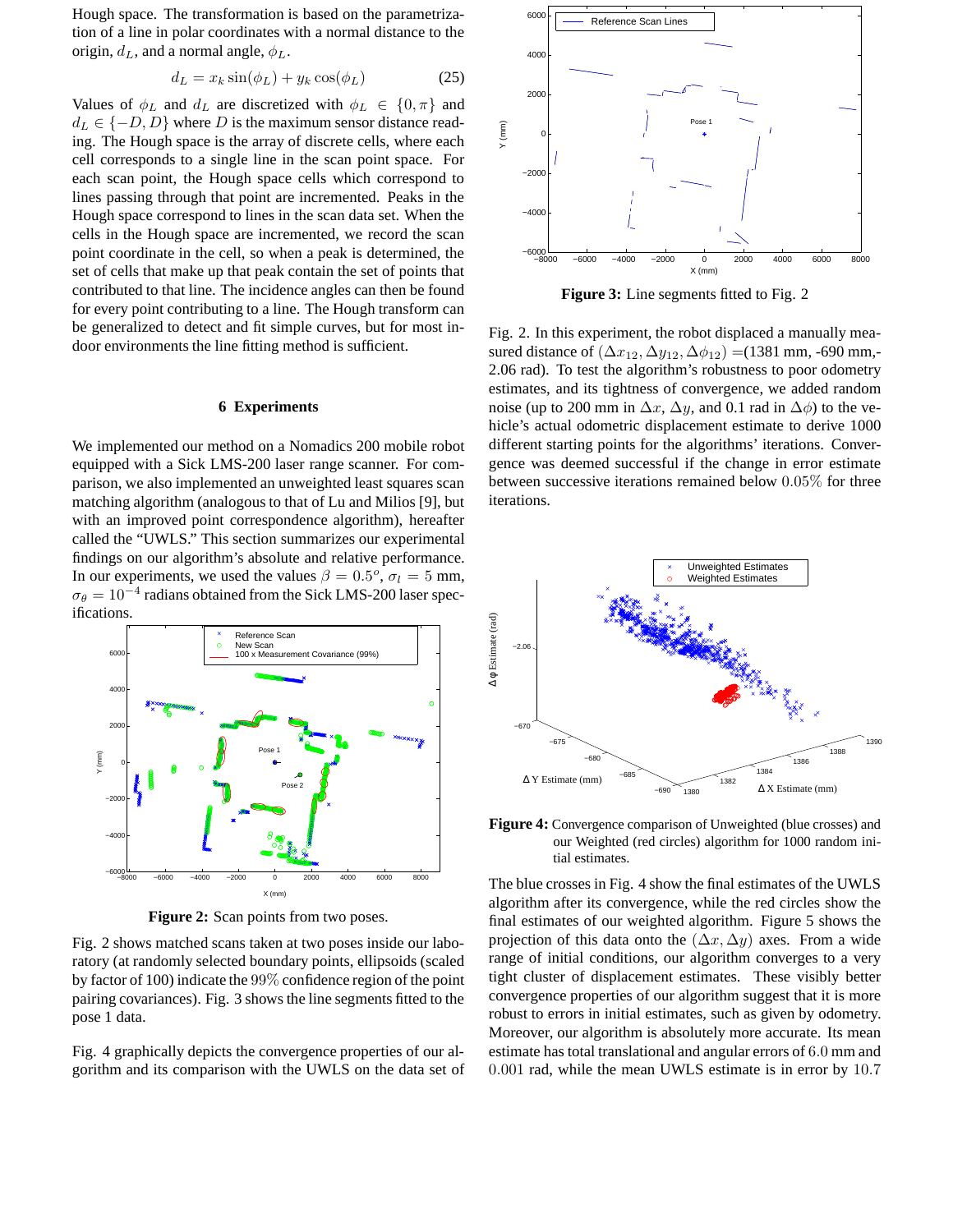

**Figure 5:** Projection of Fig. 4 onto  $\Delta x_{12}$  and  $\Delta y_{12}$  coordinates. The solid circle and ellipse are the 99% confidence regions of the two algorithms' estimated covariances. The green dot and dashed circle are the manually measured displacement and its maximum error.

mm and 0.0013 rad. Some of the UWLS estimates were up to 16 mm in error.

The solid large circle of Fig. 5 is centered at the mean UWLS  $(\Delta x_{12}, \Delta y_{12})$  estimate, and it circumscribes the 99% confidence region corresponding to the UWLS covariance estimate (see [14] for the UWLS covariance formula). The lower ellipse circumscribes the 99% confidence region for our algorithm's covariance estimate, as computed in Prop.3. The smaller size of our covariance estimate shows that in the presence of perfect point correspondences, our algorithm should potentially produce tighter displacement estimates, as it properly takes all of the noise factors into account. In cases where the point correspondences are uncertain, our algorithm may have a larger covariance than the UWLS algorithm. However, the UWLS covariance estimate will be overly optimistic in these cases.



**Figure 6:** Number of iterations of Unweighted and our Weighted algorithm.

Fig.s 6 and 7 provide another view of the convergence process. For the same data set, Fig. 6 shows how many iterations were respectively required by our algorithm and the UWLS. Our algorithm required roughly 40% fewer iterations on average to reach the same convergence criteria. Fig. 7 compares the rate of convergence for one particular initial condition.

Finally, Fig. 8 shows an eight-step robot path superimposed on



**Figure 7:** Convergence of Unweighted vs. Weighted algorithm.

the acquired range data. The total path length was 21.8 meters. The ratio of the final translation error to total path length is  $.6\%$ for our weighted algorithm, 2.4% for the UWLS, and 4.5% for odometry. Fig. 9 shows a detail of the final position estimates for our algorithm, the UWLS, as well as the actual position. The ellipses in this figure denote the 99% confidence regions of the covariance estimates of our algorithm and the UWLS algorithm. Fig. 10 plots the total cumulative position estimation error for odometry, the UWLS, and our weighted algorithm. Fig.s 9 and 10 show that over this multi-step path, our method provides significantly greater estimation accuracy. Moreover, the covariance estimates in Fig. 9 show that the UWLS provides an extremely optimistic covariance estimate, whereas the covariance estimate of our algorithm includes the actual error within its confidence region.



**Figure 8:** Multi-step path.

# **7 Conclusion**

This paper investigated the effects of different error and noise sources on the convergence and accuracy properties of motion from structure algorithms. Our experiments showed that careful attention to the details of error modelling can significantly en-